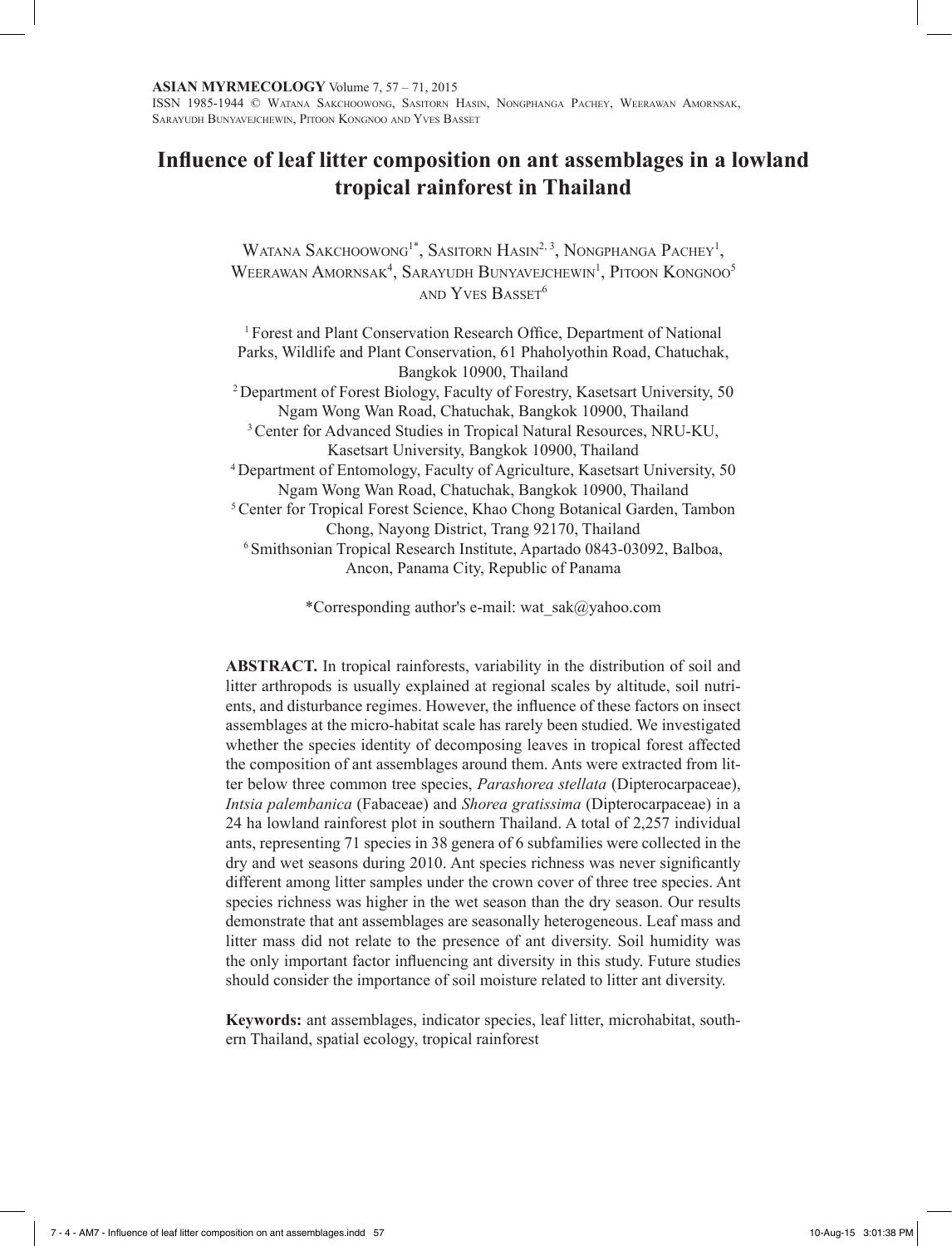# **INTRODUCTION**

The ubiquitous distribution of arthropods, their species richness, abundance, and short generations make them well suited for biodiversity monitoring (Mattoni *et al.* 2000). The arthropod component of soil and litter fauna appears important in the processes of decomposition and nutrient cycling (Wolters 2001). However, soil/litter fauna remain poorly studied, particularly in oldgrowth tropical forests (Atkin & Proctor 1988; Burgess *et al.* 1999; André *et al.* 2002; Goehring *et al.* 2002; Wiwatwitaya & Takeda 2005).

In tropical rainforests, variance in distribution of soil/litter arthropods can be explained at the regional scale by altitude, soil nutrients and disturbance (Atkin & Proctor 1988; Burghouts *et al.* 1992; Olson 1994; Thomas & Proctor 1997). At the local scale, the situation may be confounded by many factors, and high variance in abundance of tropical soil/litter arthropods may be expected, even at the scale of a few metres (Kaspari 1996). Soil and litter moisture content, topography, standing crop litter, litter fall, and canopy cover from diverse tree species represent important variables potentially influencing the distribution of soil/litter arthropods (Levings 1983; Levings & Windsor 1984; Frith & Frith 1990; Burghouts *et al.* 1992; Burgess *et al.* 1999; Noti *et al.* 2003). Also, seasonal variance of soil/litter arthropods may be influenced by changes in rainfall, severity of dry season, and timing and periodicity of litterfall (Willis 1976; Levings & Windsor 1982, 1985; Frith & Frith 1990). One reason for this lack of consensus may be that many studies on tropical soil/litter arthropods were analyzed at large scales or regional scale levels (*e.g.* altitude, forest types, soil nutrients and disturbance regimes) (Levings & Windsor 1984; Pearson & Derr 1986; Atkin & Proctor 1988; Frith & Frith 1990; Burghouts *et al.* 1992; Thomas & Proctor 1997; Burgess *et al.* 1999). At large scales, many comparisons of ant diversity (*e.g.* undisturbed forest v.s. disturbed forest) involve all tree species in a plot with diversity compared among plots without considering local confounding factors (tree variaties). In contrast, litter from various tree species produce different kinds of structural and chemical components that may influence ant assemblages. We hypothesize that litter fall and canopy cover of different tree species may influence the species richness and species composition of ant assemblages under particular trees. To test this hypothesis, we conducted a study in a forest of known composition: The 24 ha Khao Chong (KC) forest dynamics plot managed by the Center for Tropical Forest Science (CTFS plot) in Trang, peninsular Thailand. Every tree >1 cm DBH (diameter breast height) in this plot is mapped, identified to species, and has its DBH measured every five years. Vegetation data from CTFS allowed us to design a protocol minimizing the confounding factors of disturbance, topography, and spatial distribution. We extracted ants with a standard protocol often used in the tropics (Agosti *et al.* 2000) and identified ants to species. The sampling protocol was designed to address the following questions:

- (1) Does leaf litter derived from different tree species influence the ant assemblages living in the litter?
- (2) Are leaf litter ant assemblages influenced by proximity to tree trunks?
- (3) Does seasonality affect spatial patterns of ant assemblages in the leaf litter?

## **METERIAL AND METHODS**

#### **Study site**

Ant assemblages were sampled in March and October 2010 at the Khao Chong CTFS forest dynamics plot in the Khao Chong Botanic Garden, Trang province, southern Thailand (7º 32' N, 99º 47' E). The 24 ha plot contains 593 tree species. The plot is located on a slope in lowland seasonal evergreen forest. The main ecological gradient affecting tree distribution is probably related to topography, which ranges between 108-280 m asl over a span of 600 m. Climate data was recorded at the Khao Chong Botanical Garden, which receives annual rainfall of *ca*. 2,800 mm, with average air humidity of  $84.2 \pm 10.6\%$  (mean  $\pm$  SD) and an average temperature of  $28.2 \pm 1.5$ ° C.

# **Ant collection**

Ants were extracted from leaf litter using the ALL (Ants of the Leaf Litter) protocol, which involves sifting and concentrating the finest leaf litter and arthropods before separating the ants with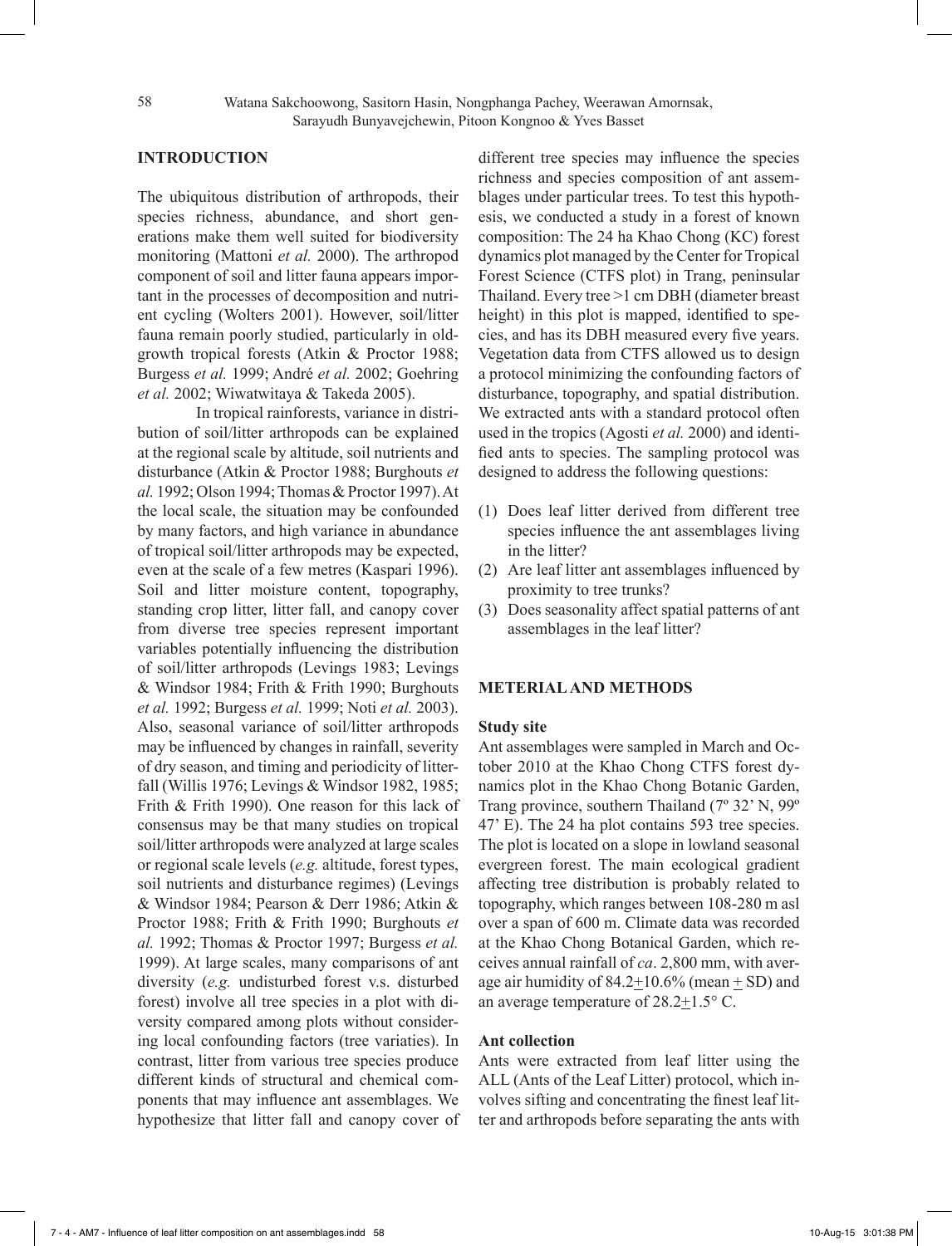| Tree species   | Tree tag | Coordinates             | Altitude<br>(masl) | DBH<br>(cm) | Height<br>(m) | Crown<br>size<br>$(m \times m)$ |
|----------------|----------|-------------------------|--------------------|-------------|---------------|---------------------------------|
| P. stellata    | 1100931  | 7°32'468"N, 99°47'811"E | 147                | 165.0       | 45.2          | $2.0 \times 12.0$               |
|                | 2301015  | 7°32'404"N, 99°47'776"E | 196                | 166.0       | 40.0          | $9.0 \times 9.5$                |
|                | 3501026  | 7°32'341"N, 99°47'802"E | 218                | 124.0       | 38.6          | $13.0 \times 11.0$              |
|                | 3601481  | 7°32'315"N, 99°47'844"E | 211                | 121.0       | 40.8          | $10.0 \times 9.0$               |
|                | 2901412  | 7°32'382"N, 99°47'847"E | 178                | 130.0       | 45.8          | $7.0\times 6.5$                 |
| S. gratissima  | 50507    | 7°32'487"N, 99°47'773"E | 136                | 40.8        | 31.0          | $3.0 \times 3.0$                |
|                | 30603    | 7°32'508"N, 99°47'784"E | 140                | 61.5        | 38.0          | $5.5 \times 7.0$                |
|                | 50596    | 7°32'497"N, 99°47'790"E | 148                | 55.2        | 39.6          | $4.0\times6.0$                  |
|                | 60694    | 7°32'499"N, 99°47'791"E | 155                | 65.5        | 48.8          | $3.5 \times 3.0$                |
|                | 50661    | 7°32'506"N, 99°47'800"E | 157                | 64.0        | 38.6          | $4.0 \times 3.5$                |
| I. palembanica | 70360    | 7°32'491"N, 99°47'758"E | 129                | 66.0        | 30.8          | $10.0 \times 4.5$               |
|                | 1000474  | 7°32'472"N, 99°47'749"E | 148                | 45.0        | 23.8          | $7.5\times 6.5$                 |
|                | 1087     | 7°32'479"N, 99°47'803"E | 145                | 50.0        | 30.8          | $10.0 \times 7.0$               |
|                | 1201738  | 7°32'466"N, 99°47'876"E | 147                | 123.0       | 33.6          | $14.5 \times 19.0$              |
|                | 1000665  | 7°32'481"N, 99°47'778"E | 147                | 109.0       | 36.0          | $7.5 \times 10.0$               |

**Table 1.** Information on individuals of the focal tree species under which litter was sampled at 24-ha CTFS plot in the Khao Chong Botanic Garden, Trang province, southern Thailand.

Winkler extractors (Besuchet *et al.*1987; Agosti *et al.* 2000). Three of the most locally abundant tree species were chosen using data from the plot: *Parashorea stellata* Kurz (Dipterocarpaceae), *Shorea gratissima* Dyer (Dipterocarpaceae) and *Intsia palembanica* (Miq.) Baker (Fabaceae). Information on location and size of the focal tree specimens is given in Table 1.

With the help of vegetation data for the Khao Chong plot, we selected five trees per species that were (a) reasonably well spread spatially within the plot between 129-218 m asl, (b) of a similar DBH (and hence of similar age/crown size and likely to yield similar local amount of leaf litter), and (c) at least 40 m away from any congener. The tree diameter range chosen was selected to be representative of most adult trees at Khao Chong.

We sampled all leaf litter in four  $0.5 \text{ m}^2$ quadrats under each focal tree  $(N = 5$  per species; totalling 60 Winkler samples for the three focal tree species) following the method of Agosti *et al.* (2000) and positioned (1) touching the tree trunk and (2) below the main projected area of the tree crown 2.5 m from the trunk. Four quadrats per tree were sampled once in the wet season and once in the dry season, for a total of 120 Winkler samples. Following sifting, arthropods were extracted from litter samples for 72 hours using Winkler extractors. All ants were isolated from the collected material, representative ants were mounted, identified to morphospecies, and databased.

# **Micro-environmental variables**

We estimated soil humidity content by comparing wet and dry weights, volume of sifted litter (leaf mass) under each of the three focal tree species, leaf species heterogeneity (number of leaf species contained in  $0.5 \text{ m}^2$ ) was estimated within the quadrat measured from each tree.

#### **Ant identification**

The ant fauna of Khao Chong is reasonably well characterized (Jaitrong & Ting-Nga, 2005). Ants were identified to subfamily and genus according to Bolton (1994) and to species by comparison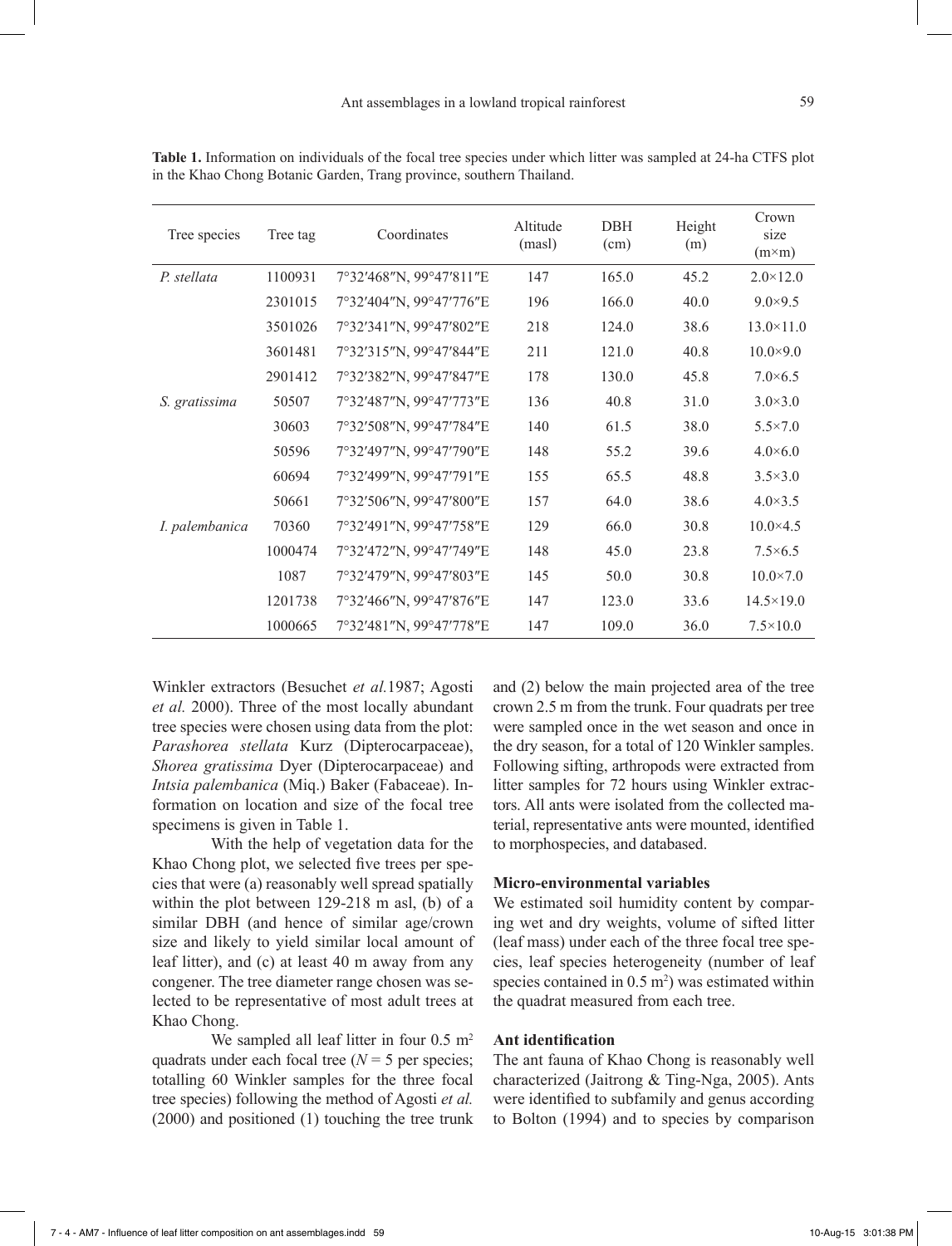|                | Dry season             |                  |            | Wet season              |                  |            |  |
|----------------|------------------------|------------------|------------|-------------------------|------------------|------------|--|
| Habitat        | Ant species            | IndVal<br>$(\%)$ | $P$ -value | Ant species             | IndVal<br>$(\%)$ | $P$ -value |  |
| P. stellata    | Hypoponera sp.3        | 58.7             | 0.001      | Nylanderia sp.1         | 60.7             | 0.005      |  |
|                | Ectomomyrmex sp.2      | 39.3             | 0.01       | Odontomachus rixosus    | 39.8             | 0.03       |  |
|                | Discothyrea sp.1       | 32.3             | 0.01       | Hypoponera sp.3         | 31.1             | 0.002      |  |
|                |                        |                  |            | Pseudolasius sp.1       | 30.0             | 0.05       |  |
|                |                        |                  |            | Strumigenys sp.3        | 26.7             | 0.04       |  |
| S. gratissima  | Lophomyrmex sp.1       | 35.7             | 0.02       | Lophomyrmex sp.1        | 67.8             | 0.001      |  |
|                |                        |                  |            | Strumigenys sp.2        | 49.1             | 0.006      |  |
|                |                        |                  |            | Mayriella sp.1          | 40.6             | 0.01       |  |
|                |                        |                  |            | Tetramorium sp.1        | 40.0             | 0.02       |  |
|                |                        |                  |            | Carebara sp. 3          | 38.6             | 0.01       |  |
|                |                        |                  |            | Strumigenys sp. 5       | 37.9             | 0.01       |  |
|                |                        |                  |            | <i>Hypoponera</i> sp. 1 | 36.9             | 0.02       |  |
|                |                        |                  |            | Pristomyrmex pungens    | 34.3             | 0.01       |  |
| I. palembanica | Strumigenys sp.3       | 60.0             | 0.04       | Strumigenys sp.6        | 52.6             | 0.003      |  |
|                | <i>Hypoponera</i> sp.2 | 37.2             | 0.01       | <i>Hypoponera</i> sp.2  | 31.1             | 0.04       |  |

**Table 2.** Indicator species analysis results of the litter ant sampling below one of the three common tree species (*P. stellata, S. gratissima* and *I.palembanica*)*.*

with specimens in the Forest Insect Collection at Department of National Parks, Wildlife and Plant Conservation (DNP), Bangkok, Thailand. Taxonomic updates were taken from http://www. antweb.org and http://www.antbase.de). Unidentified specimens were coded based on ant reference collections in the Forest Insect Collection at DNP. The number of individuals of each species was counted for calculating ant abundance.

# **Data analyses**

#### **Ant diversity and micro-environmental variables**

1. Data on micro-environmental variables; quantities of leaf mass, litter mass, leaf species heterogeneity (number of leaf species in  $0.5 \text{ m}^2$ ) sampling quadrats and soil moisture collected under each of focal tree species (*I. palembanica*, *P. stellata* and *S. gratissima*) were compared using ANOVA and post-hoc Tukey tests. Two-way ANOVA was then used to contrast microenvironment variables under each of focal tree species

(*I. palembanica*, *P. stellata* and *S. gratissima*) between seasons.

2. Species richness (number of species) of ants sampled under each of the three focal tree species (*I. palembanica*, *P. stellata* and *S. gratissima*) was compared using ANOVA and post-hoc Tukey tests. Two-way ANOVA was then used to contrast abundance and species richness of ants sampled under each of focal tree species (*I. palembanica*, *P. stellata* and *S. gratissima*) between seasons.

3. Species richness of ants sampled near the trunk of common trees was compared with ants sampled under the projected crown 2.5 m from the trunk using paired sample *t-*tests.

## **Indicator species and ant composition**

To identify ant species characteristics of the litter under common tree species, we performed Indicator Species Analysis (ISA) using the technique of Dufrêne and Legendre (1997) with a significance level of  $\alpha$  = 0.05. Similarity among ant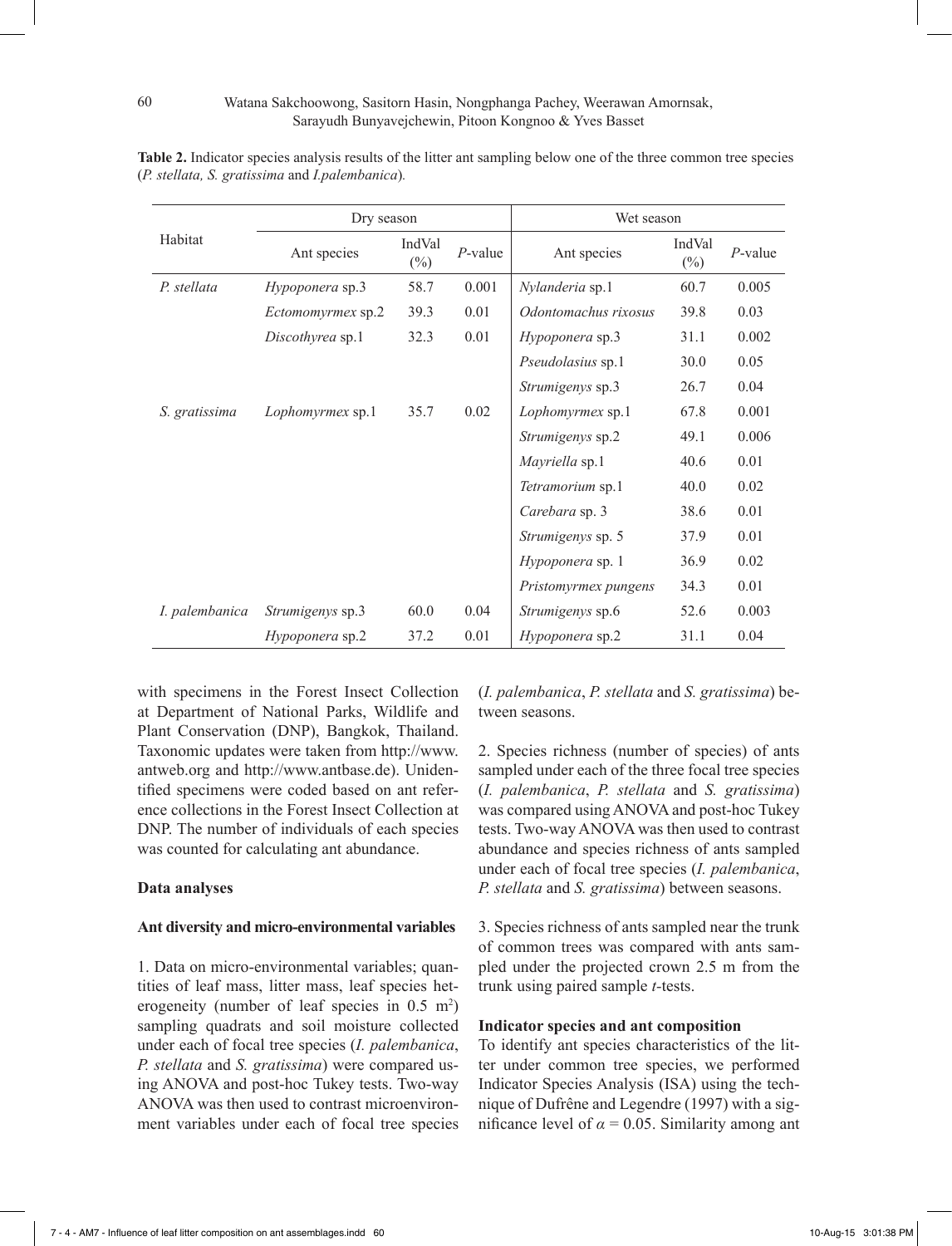| Tree species   | P. stellata | S. gratissima | I. palembanica |
|----------------|-------------|---------------|----------------|
| Dry season     |             |               |                |
| P. stellata    |             | 10            | 10             |
| S. gratissima  | 0.48        |               | 9              |
| I. palembanica | 0.50        | 0.46          |                |
| Wet season     |             |               |                |
| P. stellata    |             | 16            | 20             |
| S. gratissima  | 0.47        |               | 13             |
| I. palembanica | 0.62        | 0.44          |                |

**Table 3.** Sørensen similarity matrix of the ant composition in leaf litter under one of three common tree species: *P. stellata*, *S. gratissima* and *I. palembanica*. Numbers in the upper right half of the table are the number of species shared between each tree species. The lower lefts are the indices of similarity which are shaded light grey.

assemblages under the three common focal tree species was assessed with the Sørensen similarity index (QS), using the formula  $QS = 2c/(a+b)$ , where a is the number of species in sample a; b is the number of species in sample b and c is the number of species found in both samples (Sørensen 1948). The relationships between ant species diversity and micro-environmental variables (leaf mass, litter mass, leaf species heterogeneity (number of leaf species) and soil humidity) were assessed using regressions. All statistical analyses were performed with Systat Version 8 (Systat Software 1998).

#### **RESULTS**

## **Ant species richness**

A total of 2,257 individual ants were collected, which represented 71 species in 38 genera of 6 subfamilies (Ectatomminae, Dolichoderinae, Formicinae, Myrmicinae, Proceratiinae and Ponerinae, see Appendix A1). We recorded 489 individuals of 39 species collected in the dry season and 1,768 individuals of 56 species in the wet season. The most species-rich genera were *Pheidole* (9 spp.), *Strumigenys* (6 spp.), *Carebara* (6 spp.) and *Hypoponera* (4 spp.). The five most abundant species were *Nylanderia* sp. 1, *Lophomyrmex* sp.1, *Bothroponera* sp.1, *Hypoponera* sp.3 and *Odontomachus rixosus*, respectively (Appendix A1).

# **Ant species richness does not differ under different tree species**

Species richness under the three focal tree species did not differ significantly in either season (dry season: ANOVA,  $F_{2,12} = 0.49$ ,  $P = 0.63$ , wet season: ANOVA,  $F_{2,12} = 0.65$ ,  $P = 0.54$ ), but richness was higher in the wet season than in the dry season (ANOVA,  $F_{1,24} = 23.63$ ,  $P < 0.01$ ; Fig. 1).

# **Proximity to tree trunks does not affect ant diversity**

Proximity to tree trunks did not affect ant diversity in the plot because data analysis showed no differences in species number of ants between the area close to tree trunks and the area 2.5 m from tree trunks in both seasons (dry season: *t*-test, *t 14*  $=$  -1.89, *P* = 0.07, wet season: *t*-test,  $t<sub>14</sub>$  = 0.44, *P*  $= 0.66$ ; Fig. 2).

# **Indicator species of different habitats were sometimes season-specific**

Table 2 demonstrates that there were fewer indicator species in the dry season than the wet season, and that some ant species were only indicative of particular habitats in one season or the other.

# **About half of ant species are shared between specific trees**

Ant species composition was separately calculated for dry and wet seasons as shown in Table 3. On average, half the ant species found under a particular tree species were sampled in both the wet and dry seasons.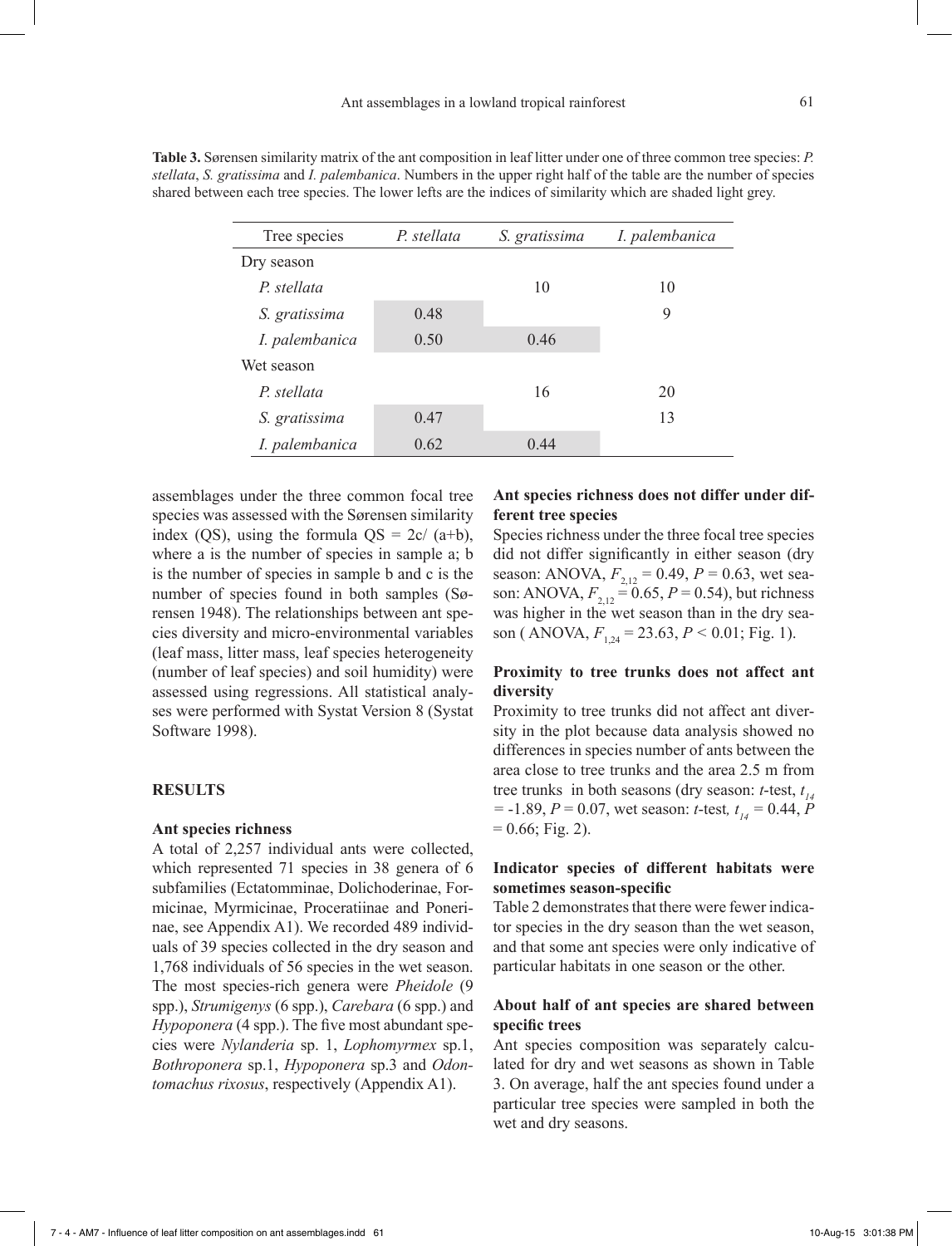# **Seasonal differences in the environmental variables**

Total dry leaf-mass per unit area was higher in the dry season than the wet season (ANOVA,  $F_{1,24}$  = 30.72,  $P = 0.001$ ), but there were no differences in leaf mass between tree species in each seasons (dry season: ANOVA,  $F_{2,12} = 0.57$ ,  $P =$ 0.58, wet season: ANOVA,  $F_{2,12} = 0.25$ ,  $P < 0.77$ ; Fig. 3a; Appendix A2). Litter mass under different tree species varied with season (ANOVA,  $F_{1,24}$ = 10.78, *P* < 0.01). Ground under *P. stellata* had a greater volume of litter than under *S. gratissima* and *I. palembanica* in the dry season (dry season: ANOVA,  $F_{2,12} = 8.36$ ,  $P < 0.05$ , wet season), while *I. palembanica* had more litter than the other two species in the wet season (ANOVA,  $F_{2,12} = 6.57, P < 0.01$ ; Fig. 3b).

The species diversity of leaves in litter samples collected under three focal species was not significantly different between seasons  $(ANOVA, F<sub>1,24</sub> = 0.72, P = 0.40)$ , and did not differ between tree species in each season (dry season: ANOVA,  $F_{2,12} = 1.70$ ,  $P = 0.22$ , wet season: ANOVA,  $F_{2,12} = 0.17$ ,  $P = 0.84$ ; Fig. 3c).

Soil humidity was higher in the wet than the dry season (ANOVA,  $F_{1,24}$  = 55.86,  $P < 0.001$ , but did not differ between tree species in each season (dry season: ANOVA,  $F_{2,12} = 0.02$ ,  $P =$ 0.98, wet season: ANOVA,  $F_{2,12} = 0.64$ ,  $P = 0.54$ ; Fig. 3d).

Regression analyses showed that soil humidity was related to the presence of ants: soil moisture accounted for 29% of the variation in abundance ( $r^2 = 0.29$ ;  $F_{1,28} = 11.70$ ,  $P = 0.02$ ) and 24% of variation in species richness  $(r^2 = 0.24)$ ;  $F_{1,28} = 8.78, P \le 0.05$ . Leaf mass was related to the ant assemblages, and accounted for 25% of the variation in abundance ( $r^2 = 0.25$ ;  $F_{1,28} = 9.30$ ,  $P = 0.05$ ) and 37% of variation in species richness ( $r^2 = 0.37$ ;  $F_{1,28} = 16.57$ ,  $P < 0.001$ ). Regression analysis of the number of leaf species was also related to ant assemblages (abundance: $r^2$  = 0.21;  $F_{1,28} = 7.55$ ,  $P = 0.01$ , species richness:  $r^2$  $= 0.18$ ;  $F_{1,28} = 6.25$ ,  $P = 0.01$ ). However, litter mass regression did not show clear relation to the presence of abundance and richness of ants;  $(abundance:r^2 = 0.07; F<sub>1,28</sub> = 1.84, P = 0.186, spe$ cies richness:  $r^2 = 0.06$ ;  $F_{1,28} = 2.23$ ,  $P = 0.146$ ).

# **DISCUSSION**

# **Ant species assemblages were temporally variable.**

The species number of ground dwelling ants below canopies of the common trees *P. stellata*, *S. gratissima* and *I. palembanica* was not significantly different from each other within seasons. However, species richness was significantly greater in the wet season (56 spp.) than the dry season (39 spp.; Appendix A1), as has previously been recorded in Thailand (Wichaikam *et al.* 2010; Sakchoowong *et al*. 2008). In our study, leaf fall and litter under the canopies of three focal tree species produce similar patterns of micro-environment variables. In fact, none of the measured micro-environmental variables were significantly different between tree species within a season. Hence, few differences may be expected in ant species richness between the litter samples of focal tree species. Donoso *et al*. (2010) tested whether tree species differed in resource quality and quantity of leaf litter and whether more heterogeneous litter supports more arthropod species (oribatids, gamasids and ants), and found that the response specialization of these arthropods to particular tree species was low, and more heterogeneous litter between trees did not necessarily support higher diversity.

Table 2 shows that there were fewer ant indicator species in the dry season than the wet season, and species were only indicative of particular habitats in one season or the other. However, McGeoch *et al*. (2002) indicated that the percentage of the indicator value (IndVal, %) itself is also important. They reported that a species is usually considered to be characteristic of a particular habitat when its IndVal is more than 70%. According to our data, none of the ant species collected is highly indicative of a particular leaf litter microhabitat.

Ant species composition under the canopies of each focal tree species was similar. Table 3 showed that litter ant species composition found under a particular common tree species were shared about 44 to 62% (Sørensen index; 0.44- 0.62) in both the wet and dry seasons. Our result is similar to the report of Yanoviak and Kaspari (2000) that litter ants in the lowland, seasonally wet forest of Barro Colorado Island,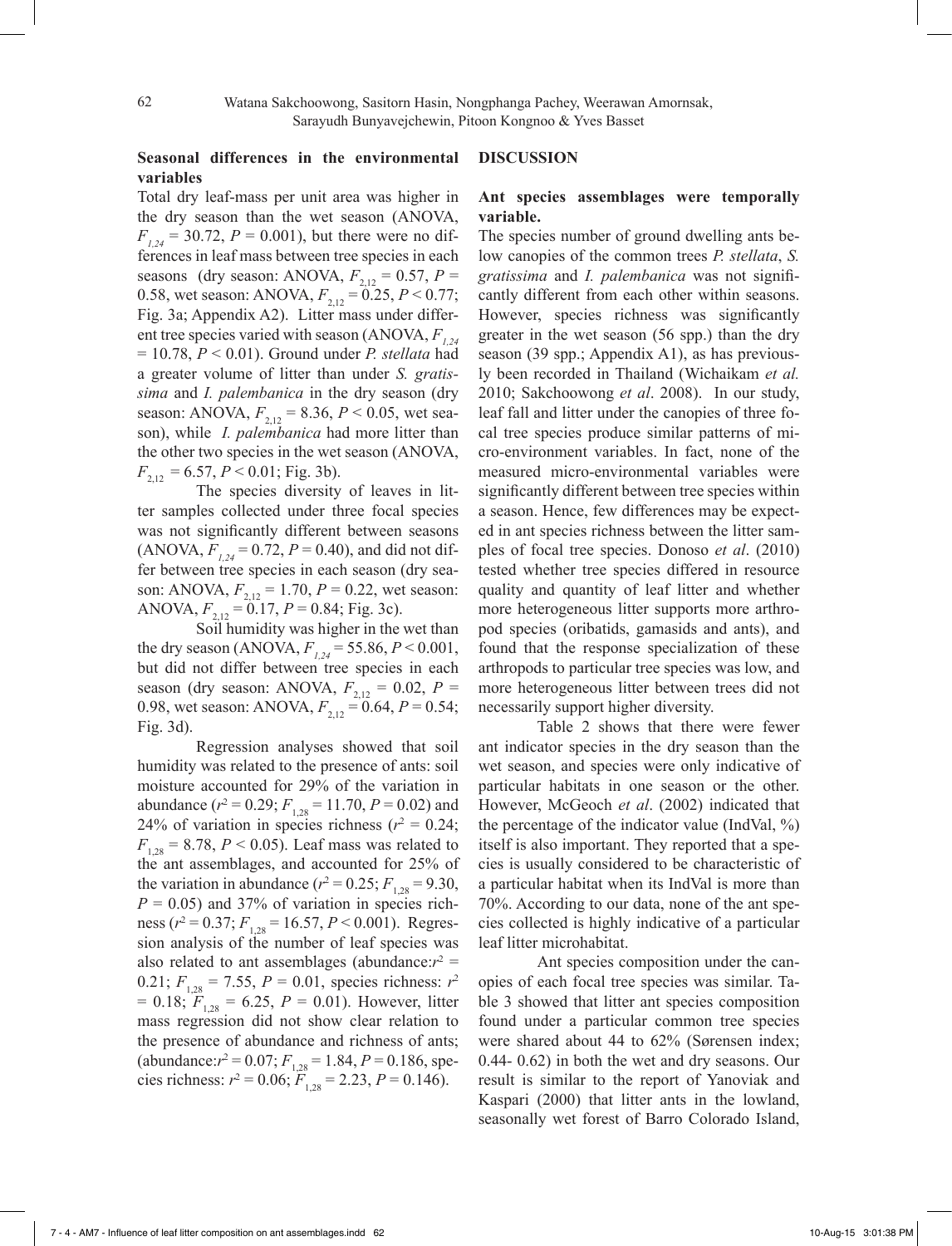

**Fig. 1.** Mean number ( $\pm$  SE) of ant species collected from litter samples below focal tree species ( $N = 5$  per species) during the dry (open bars) and wet (closed bars) seasons. Different letters indicate significant differences between tree species (Tukey's tests,  $P < 0.05$ ).



**Fig. 2.** Mean number ( $\pm$  SE) of ant species per sample collected close to tree trunks (open bars) and 2.5 m away from the tree trunks (closed bars)  $(N = 15)$ .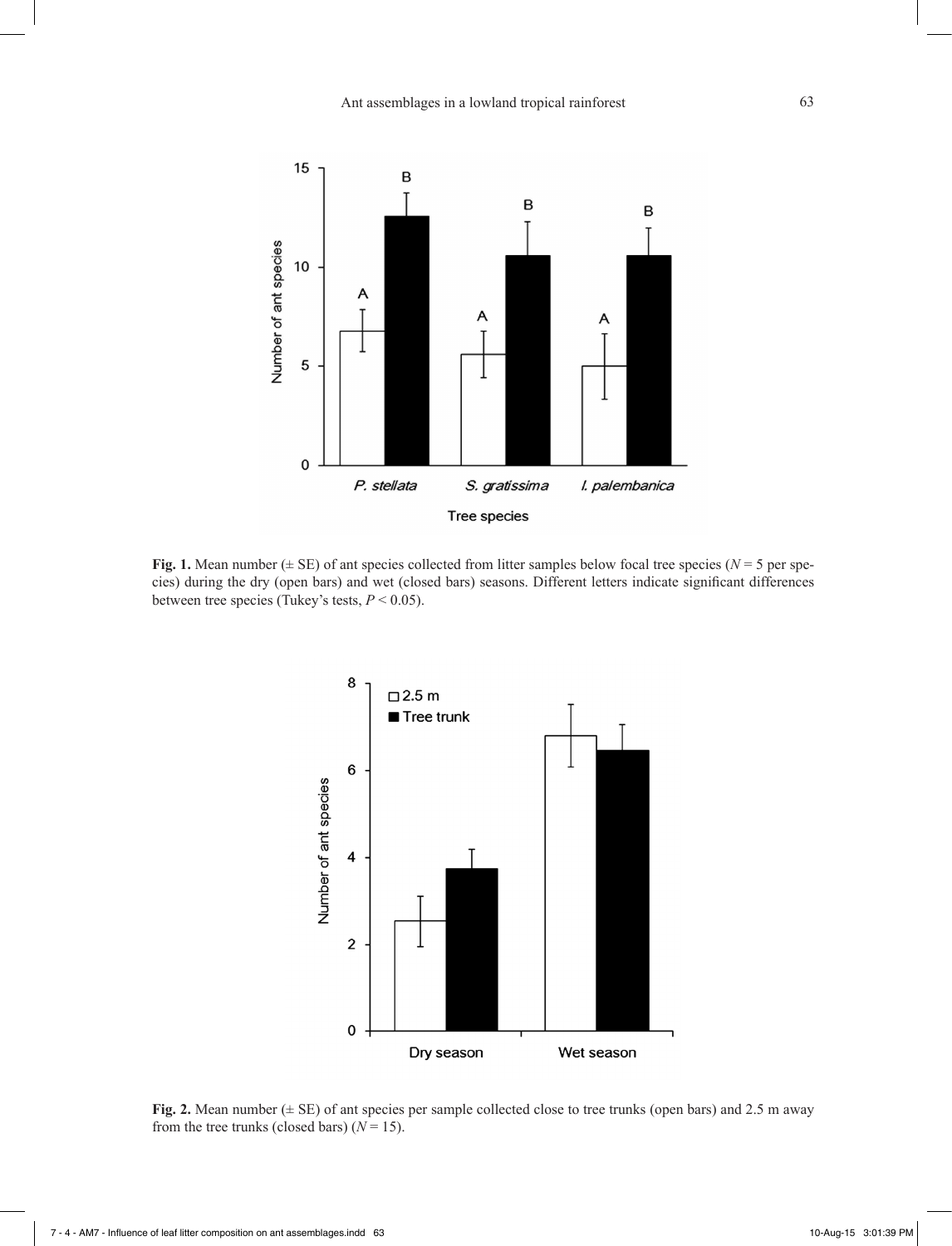Panama shared species composition among tree species about 65% (Morisita-Horn index; 0.65), while ants in the canopy between the same-pair trees in their report were three times less similar than the litter ant assemblages (Morisita-Horn index; 0.21).

# **How does leaf-litter composition influence ant assemblages in this lowland forest?**

Figure 3 showed that leaf mass was higher in the dry season than in the wet season and litter mass varied with season but there were fewer ant species in the dry season than the wet season. These findings suggest that in this lowland forest, ant species diversity increase in the wet season did not depend on leaf mass and litter mass. Donoso *et al.* (2010) reported a similar study that ant species richness on Barrio Colorado Island did not correlate with litter depth (quantity of litter) under the tree species studied. One other variable, leaf species heterogeneity (number of leaf species) was not different between tree species (Fig. 3). Therefore, three factors in this study showed no clear relation to the increment of ant diversity. Undoubtedly, soil humidity is only a significant factor in relation to the presence of ant diversity in this study as the case that ant species richness was higher in wet season than dry season. Soil/ litter humidity is a seasonal effect but why is soil/ litter humidity important to the presence of arthropods? Several tropical studies also reported the important role of soil/litter humidity on soil arthropod diversity (Lieberman & Dock, 1982; Frith & Frith, 1990; Medianero *et al*. 2007).



**Fig. 3.** Mean number ( $\pm$  SE) of micro-environmental variables; (a) Total leaf mass, (b) Litter mass, (c) Number of leaf species and (d) Soil humidity collected under crown of trees ( $N = 5$  per species) during the dry (open bars) and wet (closed bars) seasons. Different letters indicate significant differences (Tukey's test, *P* < 0.05) among tree species.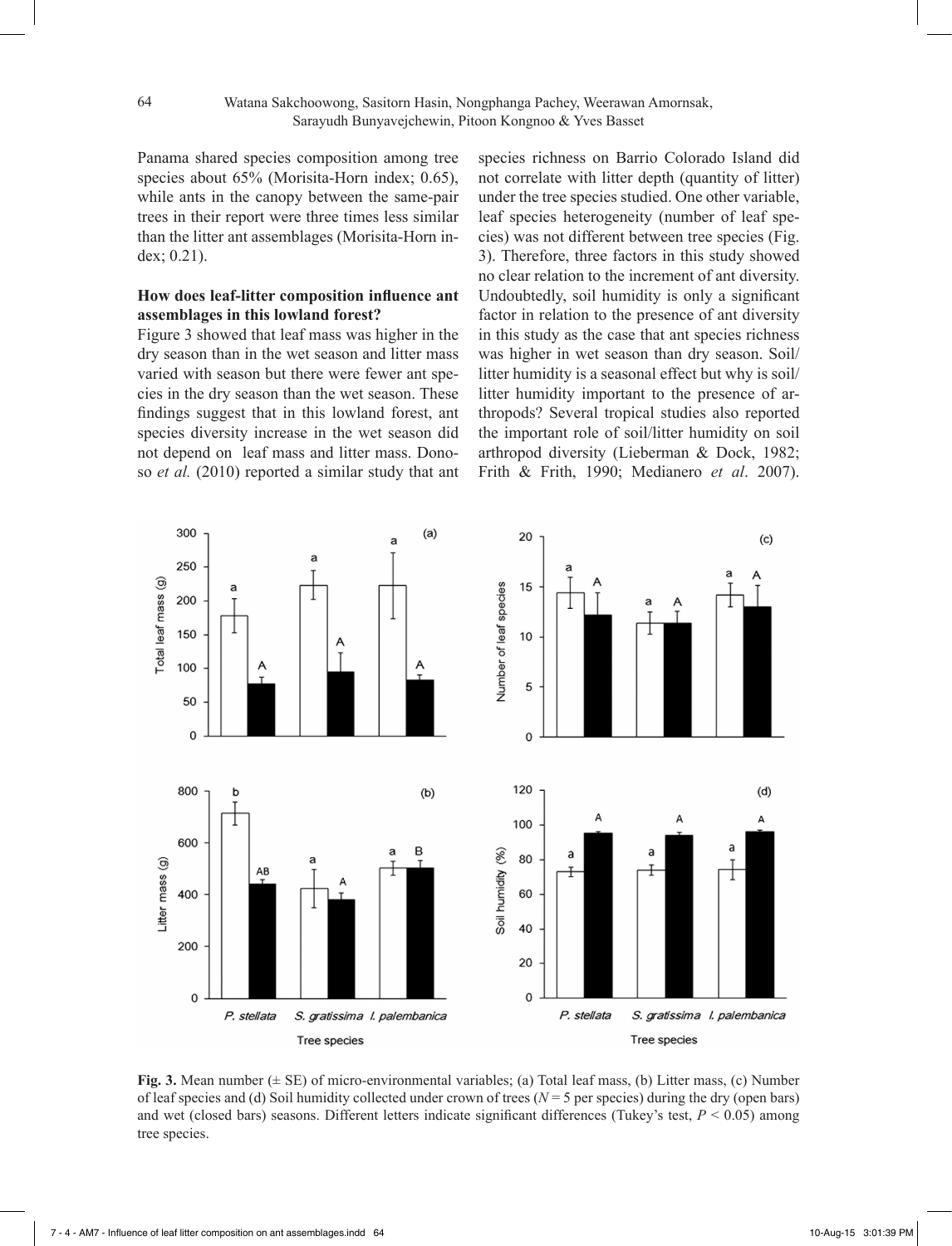Many studies of tropical insects demonstrate that humidity is crucial to the high diversity and abundance of insects in the wet season (van der Hammen & Ward, 2005; Hilt *et al*., 2007; Checa *et al*. 2014). However, further questions might arise. For instance, how does soil moisture act to increase ant diversity and why does ant diversity decrease during the dry season? Does moisture influence the availability of ant nesting sites or the abundance of small prey items eaten by predacious litter ants?

The relationship between insect diversity and biotic and abiotic factors is difficult to understand due to the complexity of biotic and abiotic conditions, particularly in tropical world. This is a challenge for future studies.

## **CONCLUSION**

Leaf litter moisture seems to have significant effects on the diversity of litter-dwelling ants. Ant species richness was always higher in the wet season compared with the dry season. The dry season had more leaf litter but fewer ant species compared with the wet season. Ant diversity was not different between tree species in the same forest and ant species composition between tree species was approximately 50% shared.

# **ACKNOWLEDGEMENTS**

We thank CTFS and the Arnold Arboretum of Harvard University for funding the project. We also would like to thank David J. Lohman and Gordon Gordh for comments on earlier drafts of the manuscript. We thank the staff of Khao Chong Forest Insect Ecological Research Laboratory for helping with fieldwork and the Department of National Parks, Wildlife and Plant Conservation for granting the permission to collect the samples for this study project.

#### **REFERENCES**

Agosti D, Majer JD, Alonso LE and Schultz TR, 2000. Ants: Standards Methods for measuring and Monitoring Biodiversity. Smithsonian Institution Press, Washington, 280 pp.

- André H, Ducarme X and Lebrum P, 2002. Soil biodiversity: myth, reality or conning?. *Oikos* 96, 3-24.
- Atkin L and Proctor J, 1988. Invertebrates in the litter and soil on Volcan Barva, Costarica. *Journal of Tropical Ecology* 4: 307-310.
- Besuchet C, Burckhardt D and Löbl I, 1987. The "Winkler/Moczarski" eclector as a deficient extractor for fungus and litter Coleoptera. *Coleopterists Bulletin* 41: 392-394.
- Bolton B, 1994. Identification guide to the ant genera of the world. Harvard University Press, Cambridge, Massachusetts, 222 pp.
- Burgess ND, Ponder KL and Goddard J, 1999. Surface and leaf-litter arthropods in the coastal forests of Tanzania. *African Journal of Ecology*  37: 355-365.
- Burghouts T, Ernsting G, Korthals G and de Vries T, 1992. Litterfall, leaf litter decomposition and litter invertebrates in primary and selectively logged dipterocarp forest in Sabah, Malaysia. *Philosophical Transactions: Biological Sciences* 335:407-416.
- Checa MF, Rodriguez J, Willmott KR and Liger B, 2007. Microclimate variability significantly affects the composition, abundance and phenology of butterfly communities in a highly threatened neotropical dry forest. *Florida Entomologist* 97(1):1-13.
- Donoso DA, Johnston MK and Kaspari M, 2010. Trees as templates for tropical litter arthropod diversity. *Oecologia* 164: 201-211
- Dufrêne M and Legendre P, 1997. Species assemblages are indicator species: the need for a flexible, asymmetrical approach. *Ecological Monographs* 67: 83-91.
- Frith D and Frith C, 1990. Seasonality of litter invertebrate populations in an Australian upland tropical rain forest. *Biotropica* 22: 181-190.
- Goehring DM, Daily GC and Şekrçioğlu CH, 2002. Distribution of ground-dwelling arthropods in tropical countryside habitats. *Journal of Insect Conservation* 6: 83-91.
- Hilt N, Brehm G, and Fiedler K, 2007. Temporal dynamics of rich moth ensembles in the montane forest zone in southern Ecuador. *Biotropica* 39:94-104.
- Jaitrong W and Ting-Nga T, 2005. Ant fauna of peninsular Botanical Garden (Khao Chong), Trang Province, Southern Thailand (Hymenoptera: Formicidae). *The Thailand Natural History Museum Journal* 1: 137-147.
- Kaspari M, 1996. Litter ant patchiness at the 1-m2 scale: disturbance dynamics in three Neotropical forests. *Oecologia* 107: 265-273.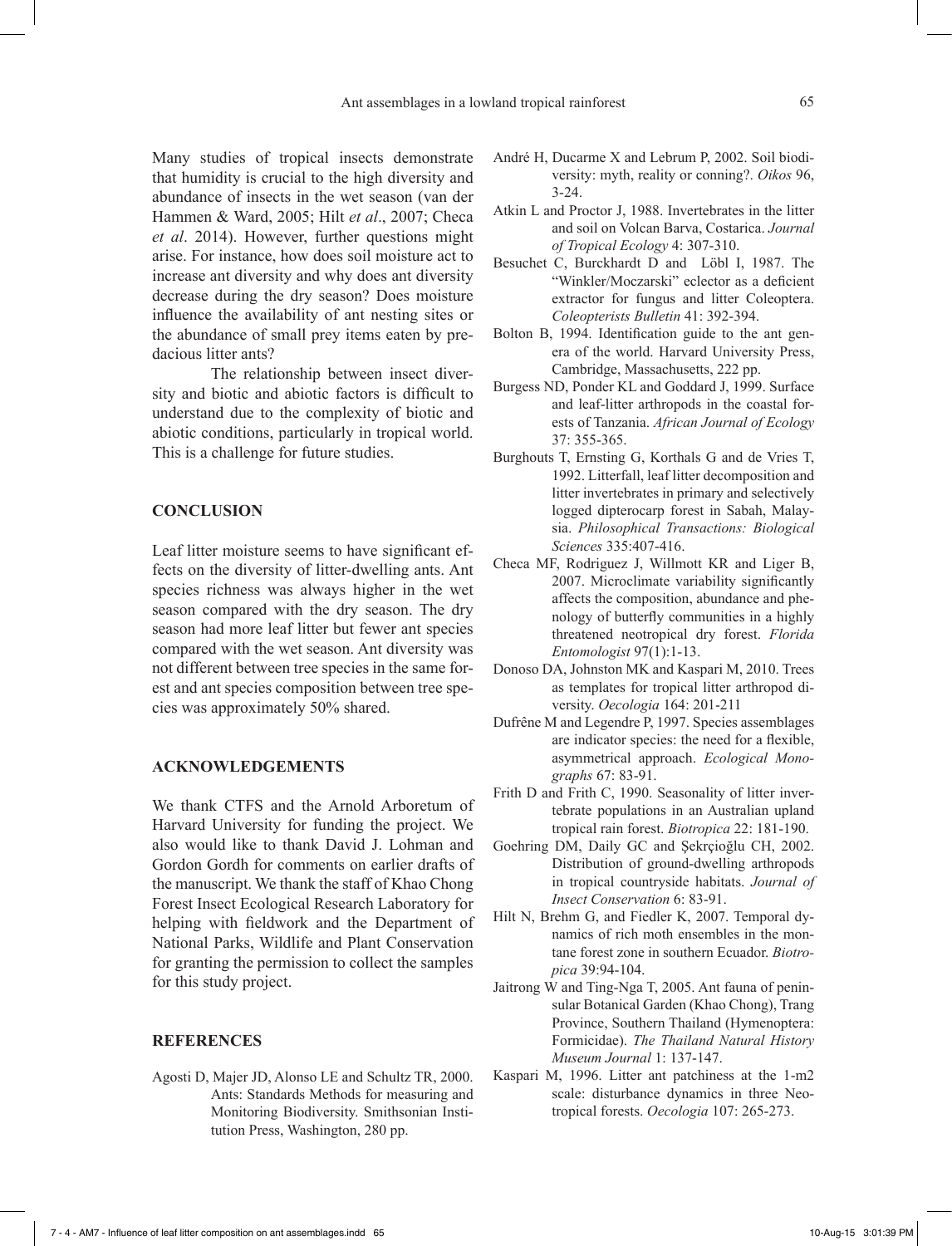- Levings SC, 1983. Seasonal, annual and among site variation in the ground ant community of a deciduous tropical forest: some causes of patchy species distributions. *Ecological Monographs* 53: 435-455.
- Levings SC and Windsor DM, 1982. Seasonal and annual variation in litter arthropod populations. In: *The Ecology of a Tropical Forest Seasonal Rhythms and Long-term Changes* (Leigh EG Jr, Rand AS, Windsor DM, eds.), Smithsonian Institution Press, Washington DC, 355-388.
- Levings SC and Windsor DM, 1984. Litter moisture content as a determinant of litter arthropod distribution and abundance during the dry season on Barro Colorado Island, Panama. *Biotropica* 16: 125-131.
- Liberman S and Dock CF, 1982. Analysis of the leaf litter arthropods fauna of a lowland tropical evergreen forest site(La Selva, Costa Rica). *Revista de Biologia Tropical*. 30: 27-34.
- Lynch FJ, Johnson AR and Balinsky EC, 1988. Spatial and temporal variation in the abundance and diversity of ants (Hymenoptera: Formicidae) in the soil and litter layers of Maryland forest. *American Midland Naturalist* 119: 31-40.
- McGeoch MA, van Rensburg J and Botes A, 2002. The verification and application of bioindicators: a case study of dung beetles in a savannah ecosystem. *Journal of Applied Ecology* 39: 661–672.
- Medianero E, Castano-Meneses G, Tishechkin A, Basset Y, Barrios H, Odegaard F, Cline A and Bail J, 2007. Influence of local illumination and plant composition of litter-dwelling arthropods in a tropical rainforest. *Pedobiologia* 51: 131-145.
- Noti MI, André HM, Ducarme X and Lebrun P, 2003. Diversity of soil oribatid mites (Acari: Oribatida) from High Katanga (Democratic Republic of Congo): a multiscale and multifactor approach. *Biodiversity and Conservation* 12: 767-785.
- Olson DM, 1994. The distribution of leaf litter invertebrates along a Neotropical altitudinal gradient. *Journal of Tropical Ecology* 10: 129-150.
- Pearson DL and Derr JA, 1986. Seasonal patterns of lowland forest floor arthropod abundance in Southeastern Perú. *Biotropica* 18: 244-256.
- Sakchoowong W, Nomura S, Ogata K and Chanpaisaeng J, 2008. Diversity of pselaphine beetles (Coleoptera: Staphylinidae: Pselaphinae) in eastern Thailand. *Entomological Science* 11:301-313.
- Sørensen T, 1948. A method of establishing groups of equal amplitude in plant sociology based on similarity of species and its application to analyses of the vegetation on Danish commons. *Kongelige Danske Videnskabernes Selskab* 5 (4): 1–34.
- Systat Version 8, 1998. Systat Inc. Richmond, CA.
- Thomas L and Proctor J, 1997. Invertebrates in the litter and soil on the ultramafic Mount Giting-Giting, Philippines. *Journal of Tropical Ecology* 13: 125-131.
- van der Hammen T and Ward PS, 2005. Ants from the ecoandes expedition: diversity and distribution. *Studies on Tropical Andean Ecosystems* 6:239-248.
- Wichaikam N, Anusontpornperm S, Sakchoowong W and Amornsak W, 2010. Seasonal and habitat-specific differences in soil insect abundance from organic crops and natural forest at the Ang Khlang Royal Agricultural Station, Chiang Mai, Thailand. *Thai Journal of Agricultural Science* 43: 231-237.
- Willis EO, 1976. Seasonal changes in the invertebrate litter on Barro Colorado Island, Panama. *Revista Brasiliero de Biologia* 36: 643-657.
- Wiwatwitaya D and Takeda H, 2005. Seasonal changes in soil arthropod abundance in the dry evergreen forest of north-east Thailand, with special reference to collembolan communities. *Ecological Research* 20: 59-70.
- Yanoviak SP and Kaspari M, 2000. Community structure and the habitat template: ants in the tropical forest canopy and litter. *Oikos* 89: 259-266.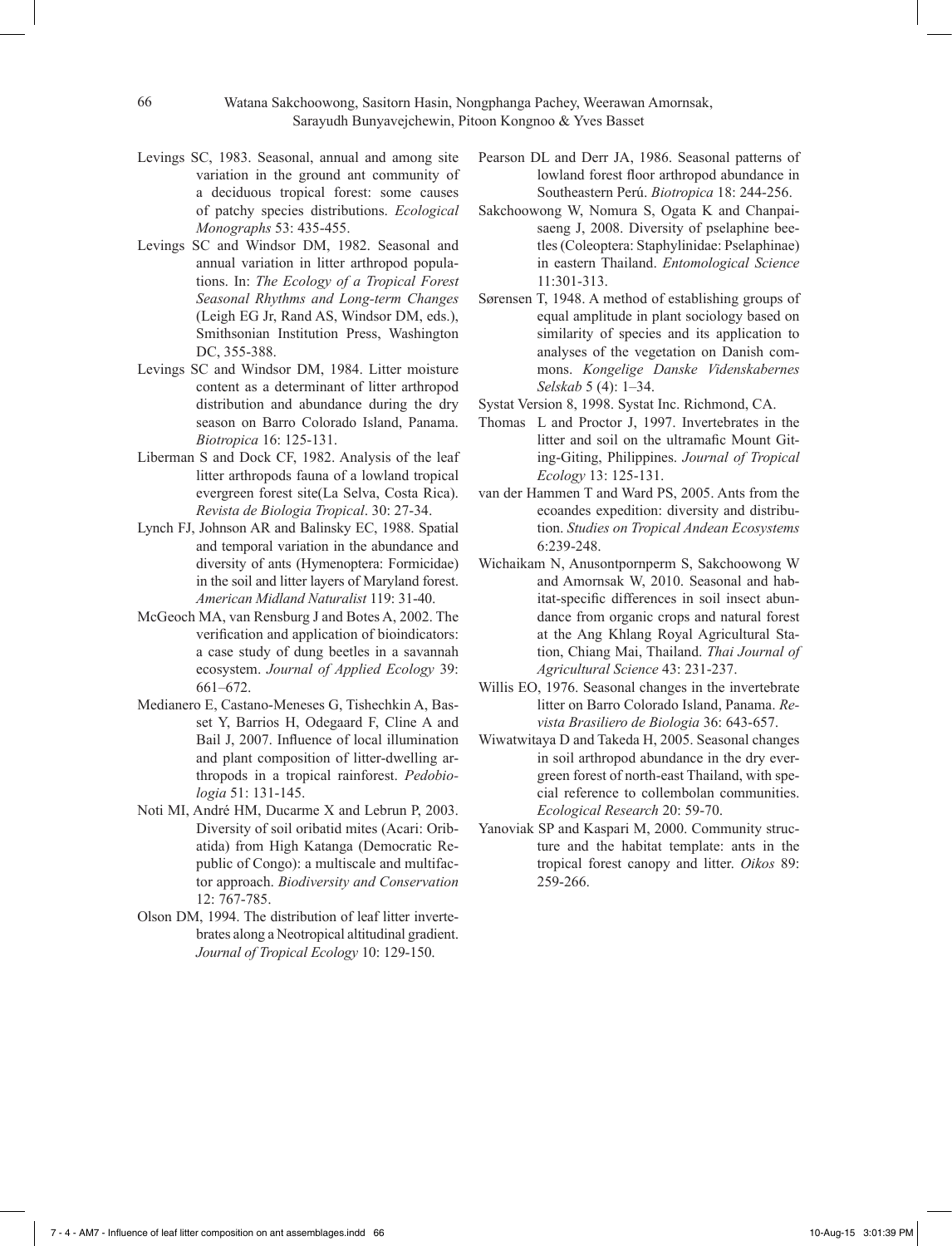# **Appendix A1**

List of ant species and number of individuals collected under the focal tree species in the 24 ha CTFS plot during the dry/wet seasons in 2010.

Habitat-under tree crown abbreviations; PS *=P. stellata*, SG = *S. gratissima* and IP = *I. palembanica*

|                                            | Species           | Habitat-under tree crown |                |                |  |
|--------------------------------------------|-------------------|--------------------------|----------------|----------------|--|
| Scientific name                            | Abbr.             | <b>PS</b>                | SG             | <b>IP</b>      |  |
| Dolichoderinae                             |                   |                          |                |                |  |
| Dolichoderus thoracicus (Smith, 1860)      | Ant6              | 2/0                      |                | 1/0            |  |
| Technomyrmex kraepelini Forel, 1905        | Ant <sub>66</sub> | 0/24                     | 0/8            | 0/21           |  |
| Technomyrmex sp.1                          | Ant <sub>65</sub> | 20/0                     | 29/0           | $\overline{a}$ |  |
| Ectatomminae                               |                   |                          |                |                |  |
| Gnamptogenys sp.1                          | Ant8              |                          | 28/6           | $0/1$          |  |
| Formicinae                                 |                   |                          |                |                |  |
| Acropyga acutiventris Roger, 1862          | Ant <sub>82</sub> |                          |                | 0/22           |  |
| Myrmoteras sp.1                            | Ant $17$          | 1/0                      |                |                |  |
| Nylanderia sp.1                            | Ant <sub>35</sub> | 17/235                   | 8/77           | 1/55           |  |
| Nylanderia sp.2                            | Ant36             | 0/71                     | 0/1            | 0/1            |  |
| Paratrechina longicornis (Latreille, 1802) | Ant $33$          |                          |                | 0/1            |  |
| Prenolepis sp.1                            | Ant <sub>54</sub> | 1/0                      |                |                |  |
| Pseudolasius sp.1                          | Ant <sub>58</sub> | 10/3                     |                |                |  |
| Myrmicinae                                 |                   |                          |                |                |  |
| Carebara sp.1                              | Ant $21$          | 6/31                     | 1/2            |                |  |
| Carebara sp.2                              | Ant <sub>22</sub> | 0/4                      | 0/2            | 0/5            |  |
| Carebara sp.3                              | Ant19             |                          | 0/6            |                |  |
| Carebara sp.4                              | Ant $20$          | $\overline{\phantom{a}}$ | 0/24           |                |  |
| Carebara sp.5                              | Ant <sub>89</sub> | $\overline{a}$           | 0/10           |                |  |
| Carebara sp.6                              | Ant95             | 0/33                     |                |                |  |
| Crematogaster sp.1                         | Ant4              |                          | 1/0            |                |  |
| Crematogaster sp.2                         | Ant85             | ٠                        | 0/2            |                |  |
| Crematogaster sp.1                         | Ant4              |                          | 1/2            |                |  |
| Eurhopalothrix sp.1                        | Ant7              | $\overline{a}$           |                | 1/0            |  |
| Lasiomyrma sp.1                            | Ant75             | 0/2                      | -              |                |  |
| Lophomyrmex sp.1                           | Ant $13$          | 7/0                      | 27/229         | 3/1            |  |
| Mayriella sp.1                             | Ant <sub>87</sub> |                          | 0/4            |                |  |
| Monomorium sechellense Emery, 1894         | Ant $15$          | 1/58                     | 1/4            | 14/11          |  |
| Myrmecina sp.1                             | Ant16             | ÷                        | $\overline{a}$ | 6/0            |  |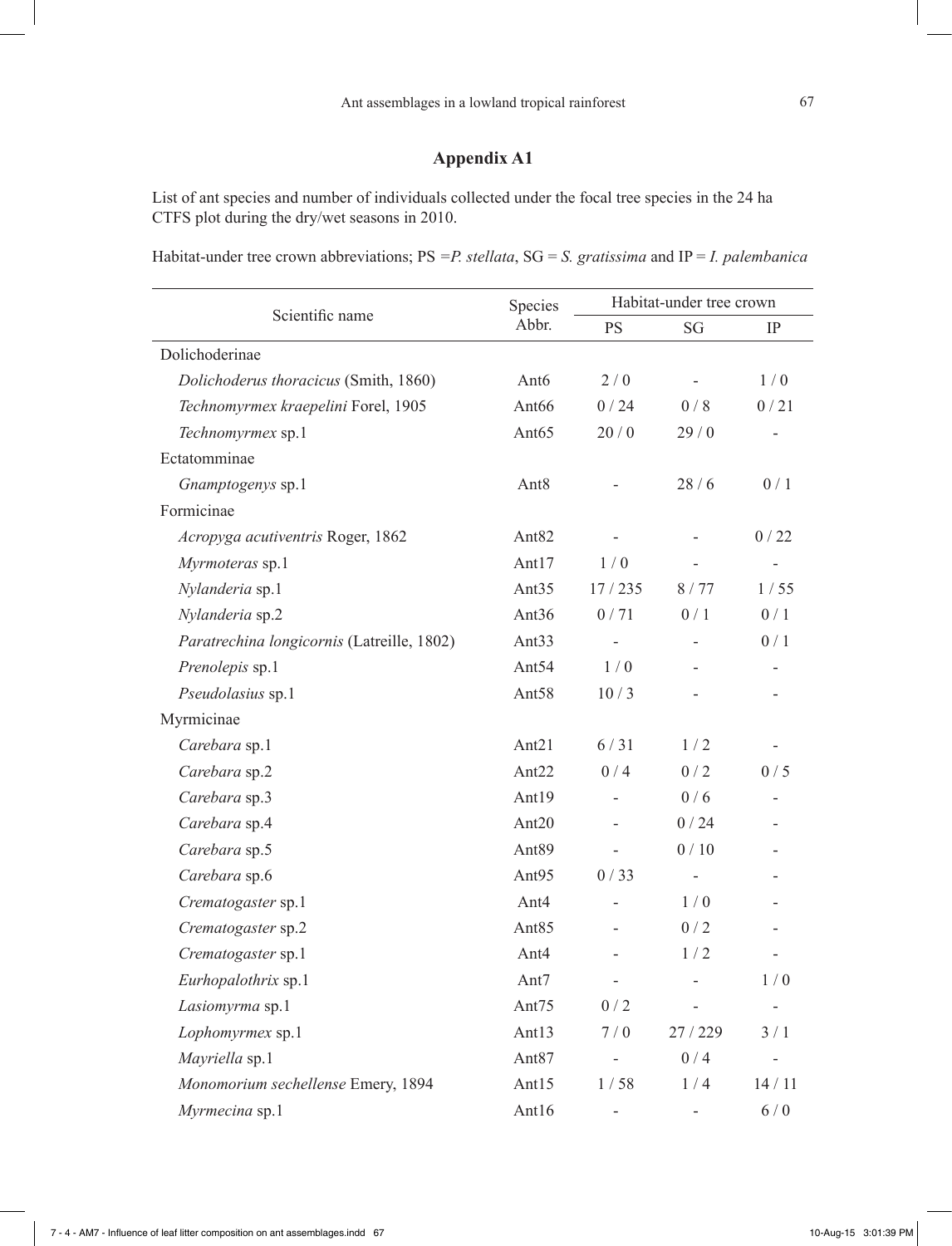| Pheidole sp.1                         | Ant37             | 4/1                      |                          | 2/10  |
|---------------------------------------|-------------------|--------------------------|--------------------------|-------|
| Pheidole sp.2                         | Ant <sub>38</sub> |                          | 5/0                      |       |
| Pheidole sp.3                         | Ant <sub>39</sub> |                          | 1/0                      |       |
| Pheidole sp.4                         | Ant <sub>40</sub> |                          | 0/10                     | 0/3   |
| Pheidole sp.5                         | Ant41             |                          |                          | 0/8   |
| Pheidole sp.6                         | Ant42             | 0/1                      |                          | $ \,$ |
| Pheidole sp.7                         | Ant44             | 0/4                      | 0/6                      | 0/3   |
| Pheidole sp.8                         | Ant79             | 0/9                      |                          |       |
| Pheidole sp.9                         | Ant47             | 0/9                      |                          |       |
| Pheidologeton diversus (Jerdon, 1851) | Ant <sub>50</sub> | $\overline{a}$           | 0/1                      | 1/0   |
| Pheidologeton sp.1                    | Ant <sub>51</sub> | 1/0                      |                          |       |
| Pristomyrmex pungens Mayr, 1866       | Ant <sub>55</sub> | 1/0                      | 0/12                     |       |
| Pristomyrmex sp.2                     | Ant <sub>56</sub> | 0/1                      |                          |       |
| Proatta butteli Forel, 1912           | Ant <sub>57</sub> | 0/12                     | 24/38                    | 1/14  |
| Solenopsis sp.1                       | Ant <sub>60</sub> | 6/0                      | 12/1                     | 18/0  |
| Strumigenys sp.1                      | Ant <sub>61</sub> | 0/1                      | 2/1                      | 7/0   |
| Strumigenys sp.2                      | Ant62             |                          | 0/18                     | 23/0  |
| Strumigenys sp.3                      | Ant <sub>63</sub> | 0/23                     | 8/4                      | 0/6   |
| Strumigenys sp.4                      | Ant <sub>64</sub> | 0/1                      |                          | 0/3   |
| Strumigenys sp.5                      | Ant <sub>80</sub> |                          | 0/18                     |       |
| Strumigenys sp.6                      | Ant90             | 0/12                     |                          | 0/85  |
| Strumigenys sp.7                      | Ant <sub>59</sub> | 0/11                     | $\overline{\phantom{a}}$ |       |
| Strumigenys sp.8                      | Ant91             | 0/2                      | 0/1                      |       |
| Tetramorium lanuginosum Mayr, 1870    | Ant <sub>68</sub> | 0/1                      |                          | 0/2   |
| Tetramorium sp.1                      | Ant <sub>69</sub> | 1/0                      | 0/6                      |       |
| Tetramorium sp.2                      | Ant92             |                          | 0/2                      |       |
| Vollenhovia sp.1                      | Ant74             |                          | 1/1                      |       |
| Ponerinae                             |                   |                          |                          |       |
| Anochetus graeffei Mayr, 1870         | Ant1              | $\overline{\phantom{0}}$ | $1/0$                    | 1/0   |
| Hypoponera sp.1                       | Ant9              | 2/3                      | 1/47                     | 1/0   |
| Hypoponera sp.2                       | Ant10             | 0/1                      |                          | 27/7  |
| Hypoponera sp.3                       | Ant11             | $60/45$                  | 1/6                      |       |
| Hypoponera sp.4                       | Ant <sub>31</sub> | 60/6                     | 1/0                      | 0/16  |
| Leptogenys diminuta (Smith, 1857)     | Ant86             | 0/2                      |                          |       |
| Odontomachus rixosus Smith, 1857      | Ant18             | 6/45                     | 1/9                      | 4/28  |
| Brachyponera sp.1                     | Ant <sub>23</sub> | 6/25                     | 11/1                     | 34/3  |
| Brachyponera sp.2                     | Ant26             | 0/1                      |                          |       |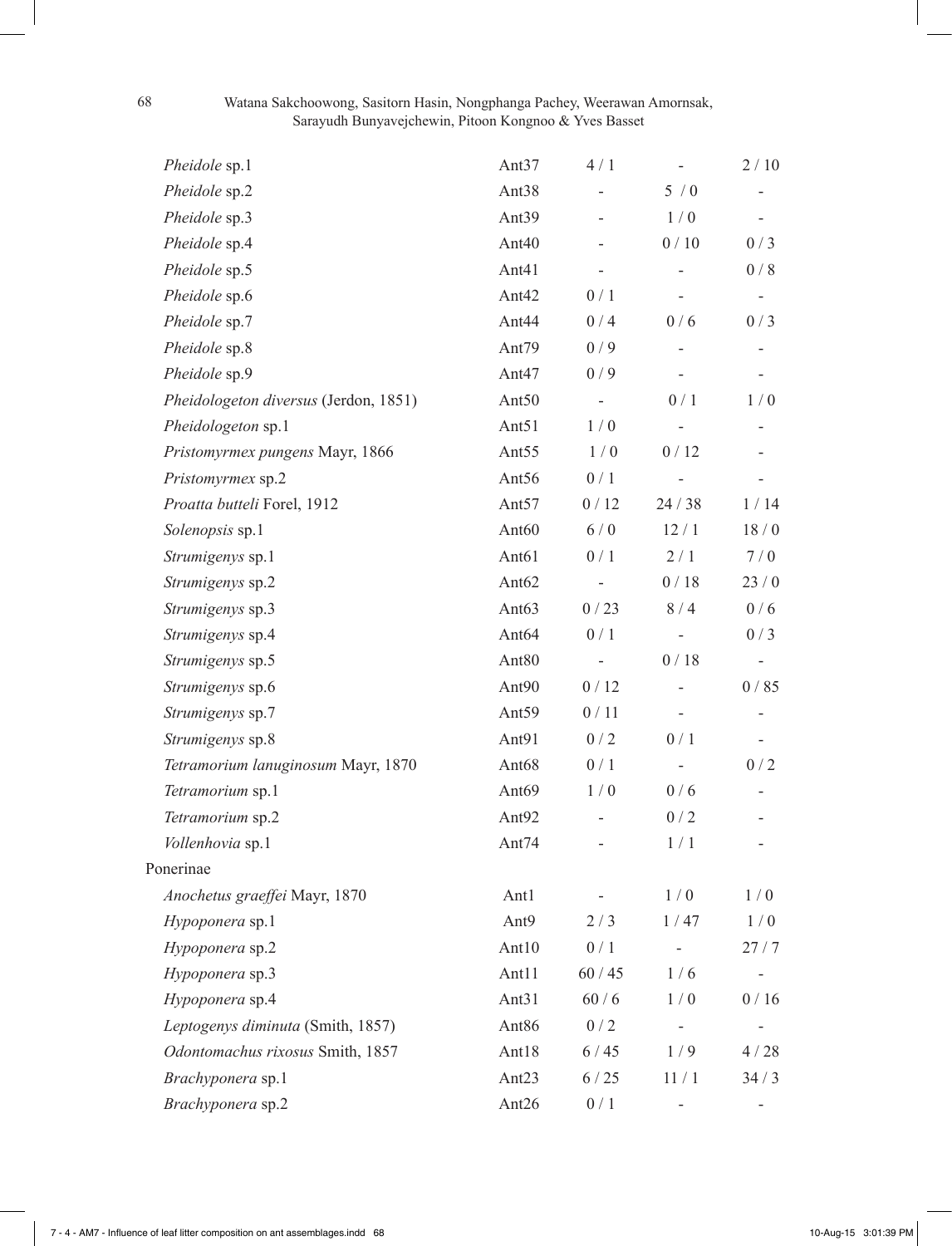| Brachyponera sp.3        | Ant $27$          | 0/2            |                          | 0/11                     |
|--------------------------|-------------------|----------------|--------------------------|--------------------------|
| <i>Ectomomyrmex</i> sp.1 | Ant $24$          | 1/0            |                          | 1/0                      |
| <i>Ectomomyrmex</i> sp.2 | Ant $25$          | 18/0           | ۰                        | ۰                        |
| <i>Bothroponera</i> sp.1 | Ant $76$          | 0/85           | $\overline{\phantom{0}}$ | 0/102                    |
| <i>Pachycondyla</i> sp.1 | Ant <sub>78</sub> | 0/2            | $\overline{\phantom{0}}$ | $\overline{\phantom{a}}$ |
| <i>Ponera</i> sp.1       | Ant $52$          | 0/3            | 0/1                      | 1/5                      |
| Ponera sp.2              | Ant $53$          | $\overline{a}$ | 1/0                      |                          |
| Proceratiinae            |                   |                |                          |                          |
| Discothyrea sp.1         | Ant <sub>5</sub>  | 7/4            | ۰                        | 0/3                      |
| Probolomyrmex sp.1       | Ant <sub>84</sub> | $\overline{a}$ |                          | 0/9                      |
| Total                    |                   | 952            | 722                      | 583                      |

# **Appendix A2**

Total leaf mass (g) collected and identified in samples obtained from the litter below the focal tree species, detailed for the dry and wet seasons of 2010. Habitat-under tree crown abbreviations; PS *=P. stellata*, SG = *S. gratissima* and IP = *I. palembanica*. An asterisk (\*) indicates the focal tree species.

| Family / Scientific name                               | Habitat under tree crown |            |           |           |            |       |  |  |
|--------------------------------------------------------|--------------------------|------------|-----------|-----------|------------|-------|--|--|
|                                                        |                          | Dry season |           |           | Wet season |       |  |  |
|                                                        | <b>PS</b>                | SG         | <b>IP</b> | <b>PS</b> | SG         | IP    |  |  |
| Achariaceae                                            |                          |            |           |           |            |       |  |  |
| <i>Hydnocarpus castanea</i> Hook.f. & Thomson          | 3.79                     |            | 11.25     | 4.61      |            |       |  |  |
| Ryparosa javanica (Blume) Kurz ex. Koord<br>& Valetion | 4.21                     |            | 4.06      | 1.64      |            | 26.57 |  |  |
| Anacardiaceae                                          |                          |            |           |           |            |       |  |  |
| Bouea oppositifolia (Roxb.) Meisn.                     | 5.03                     |            |           | 1.71      |            |       |  |  |
| Mangifera sp. 1                                        |                          | 10.75      |           |           | 2.19       |       |  |  |
| Parishia insignis Hook.f.                              | 2.76                     | 0.58       |           |           | 0.60       |       |  |  |
| Annonaceae                                             |                          |            |           |           |            |       |  |  |
| Miliusa cf. longipes King                              |                          | 0.47       |           |           | 0.89       |       |  |  |
| Pseuduvaria rugosa (Blume) Merr.                       | 10.06                    | 0.72       | 13.34     | 6.46      |            |       |  |  |
| Xylopia malayana Hook.f. & Thomson                     |                          |            |           | 3.07      |            |       |  |  |
| Apocynaceae                                            |                          |            |           |           |            |       |  |  |
| Alstonia scholaris (L.) R.Br.                          | 4.92                     | 46.52      | 124.60    |           | 25.14      | 11.46 |  |  |
| <b>Burseraceae</b>                                     |                          |            |           |           |            |       |  |  |
| Canarium denticulatum Blume                            |                          |            |           | 0.93      | 1.79       | 11.87 |  |  |
| Cannabaceae                                            |                          |            |           |           |            |       |  |  |
| Gironniera nervosa Planch                              |                          |            |           |           | 0.76       | 10.89 |  |  |
| Chrysobalanaceae                                       |                          |            |           |           |            |       |  |  |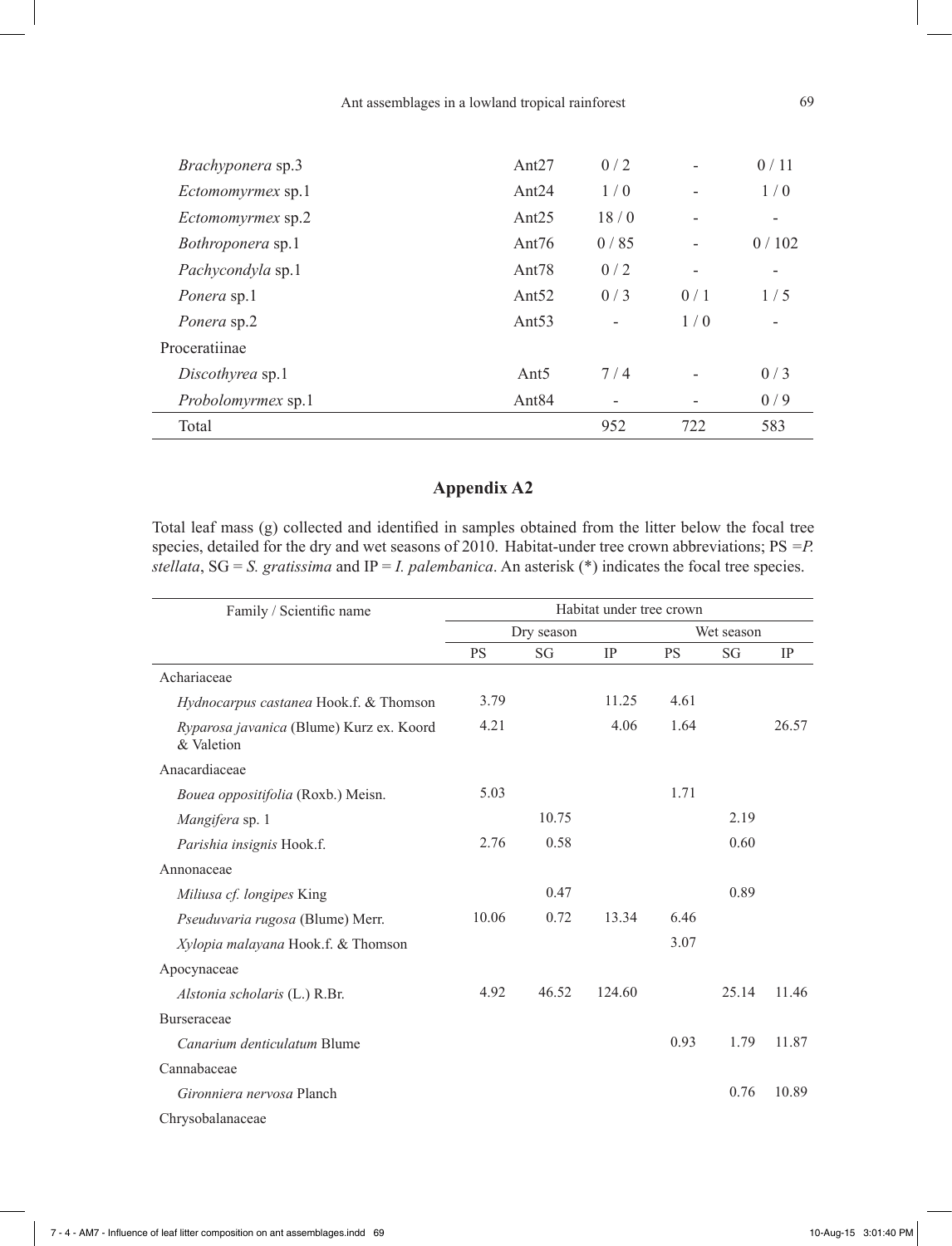#### 70 Watana Sakchoowong, Sasitorn Hasin, Nongphanga Pachey, Weerawan Amornsak, Sarayudh Bunyavejchewin, Pitoon Kongnoo & Yves Basset

| Maranthes corymbosa Blume                                   |        |        |        | 1.76  |       |       |
|-------------------------------------------------------------|--------|--------|--------|-------|-------|-------|
| Clusiaceae                                                  |        |        |        |       |       |       |
| Calophyllum polyanthum Wall. ex Choisy                      | 7.95   | 31.95  |        | 21.42 |       |       |
| Garcinia cf. hombroniana Pierre                             | 14.42  |        |        | 16.41 |       | 5.63  |
| Dilleniaceae                                                |        |        |        |       |       |       |
| Tetracera loureiri (Fin.& Gagnep.) Pierre<br>ex Craib       |        |        |        |       | 0.31  |       |
| Dipterocarpaceae                                            |        |        |        |       |       |       |
| Dipterocarpus costatus Gaertn.f.                            | 10.56  |        |        |       | 1.93  |       |
| Dipterocarpus grandiflorus Blanco                           | 3.36   | 10.54  | 9.82   | 4.88  | 1.53  | 8.51  |
| Parashorea stellata Kurz <sup>*</sup>                       | 448.60 |        | 139.40 | 79.27 |       | 11.32 |
| Shorea gratissima Dyer *                                    | 21.99  | 679.50 | 13.06  | 0.74  | 56.37 |       |
| Ebenaceae                                                   |        |        |        |       |       |       |
| Diospyros toposia Buch.-Ham                                 | 0.64   |        |        |       |       |       |
| Euphorbiaceae                                               |        |        |        |       |       |       |
| Aporosa yunnanensis (Pax & K.Hoffm.)<br>F.P.Metcalf         | 11.40  |        | 1.43   | 1.27  |       |       |
| Balakata baccata (Roxb.) Esser                              | 0.73   | 5.08   |        |       |       |       |
| Ptychopyxis sp. 1                                           | 0.96   |        |        |       |       | 33.40 |
| Fabaceae                                                    |        |        |        |       |       |       |
| Cynometra malaccensis Meeuwen                               | 25.76  | 2.78   | 1.29   | 15.39 |       |       |
| Intsia palembanica (Miq.) Baker *                           | 3.85   | 0.23   | 281.50 | 1.12  | 0.31  | 32.25 |
| Millettia atropurpurea (Wall.) Schot                        |        |        |        |       | 3.40  | 6.64  |
| Sindora coriacea (Baker) Prain.                             | 4.02   |        | 2.48   |       |       | 1.04  |
| Lauraceae                                                   |        |        |        |       |       |       |
| Nothaphoebe umbelliflora (Blume) Blume                      | 2.45   |        |        |       |       |       |
| Lecythidaceae                                               |        |        |        |       |       |       |
| Barringtonia macrostachya (Jack) Kurz.                      | 6.16   | 1.76   | 4.96   | 4.36  | 1.11  |       |
| Leguminosae-Caesalpinioideae                                |        |        |        |       |       |       |
| Bauhinia pottsii G. Don var. subsessilis<br>(Craib) de Wit. | 22.29  |        | 14.51  | 22.87 |       | 9.47  |
| Malvaceae                                                   |        |        |        |       |       |       |
| Heritiera elata Ridl.                                       | 0.75   |        |        |       |       |       |
| Microcos laurifolia (Hook.f. ex Mast.)<br><b>Burret</b>     |        |        |        | 0.72  |       | 1.48  |
| Meliaceae                                                   |        |        |        |       |       |       |
| Aglaia spectabilis (Miq.) Jain & Bennet                     | 10.72  |        |        |       |       |       |
| Chisocheton macrophyllus King                               |        | 1.18   |        |       |       |       |
| Chisocheton penduliflorus Planch. ex Hiern                  | 0.90   |        | 1.29   |       |       |       |
| Dysoxylum alliaceum (Blume) Blume                           | 10.19  |        |        |       |       |       |